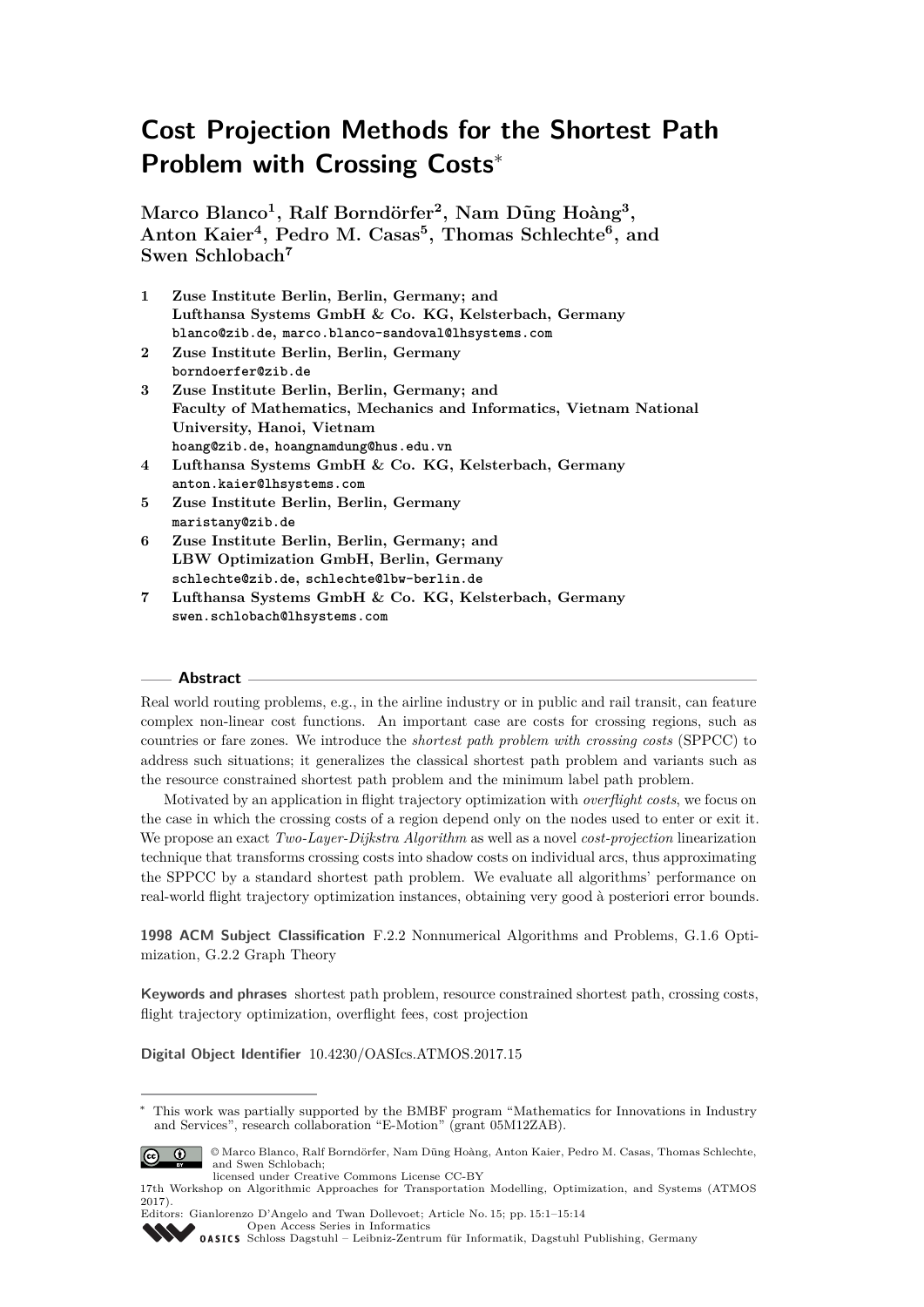### **15:2 Cost Projection Methods for the Shortest Path Problem with Crossing Costs**

# <span id="page-1-0"></span>**1 Introduction**

In this work, we introduce the shortest path problem with crossing costs (SPPCC), which seeks to find a minimum-cost path between two given nodes in a directed graph. As opposed to the classical shortest path problem (SPP), where the objective function is the sum of weights corresponding to the arcs of the path, we also consider *crossing costs*. These are associated with regions in the directed graph, which are defined as sets of arcs. Every time a path intersects a region, the corresponding crossing costs are determined using the region's cost function, which depends on the arcs in the intersection. Crossing costs come up as overflight costs in aircraft routing, where the regions correspond to countries [\[15\]](#page-12-0), in passenger routing in public and rail transport, where fare zones and air distance dependent tariffs are common [\[11\]](#page-12-1), and in intermodal routing, when modes are changed [\[3\]](#page-12-2).

The SPPCC constitutes a generalization of the classical SPP, see [\[18\]](#page-12-3) for an excellent survey, and of several NP-hard variants such as the resource constrained shortest path problem and the minimum label path problem [\[10\]](#page-12-4). While the first can be approximated in polynomial time [\[16\]](#page-12-5), the second cannot within a polylogarithmic factor unless P=NP [\[13\]](#page-12-6). Exact algorithms for the resource constrained shortest path problem have been suggested by [\[14\]](#page-12-7), and for a simplified version of the minimum label path problem, the problem of finding a path with the smallest number of different colors in an arc-colored graph, by [\[7\]](#page-12-8).

We study the variant of SPPCC where a path's crossing costs are linear and depend only on the first and last nodes it uses in each region. To the best of our knowledge, this problem has not yet been studied in the optimization community. The paper makes the following contributions:

- **1.** The *Two-Layer-Dijkstra Algorithm*, which solves the problem to optimality in polynomial time.
- **2.** Two *cost-projection* methods (one combinatorial, one LP-based) that transform crossing costs into regular arc weights, these are used to approximate the problem by a related standard shortest path problem.
- **3.** A computational evaluation of all algorithms presented.

We will show that cost projection allows to deal with complex crossing costs in a way that is highly accurate on real world data, computationally efficient, and allows to deal with changes of arc weights according to, e.g., weather.

Our motivation for studying the SPPCC stems from an application in flight trajectory optimization, as described in [\[15\]](#page-12-0). This problem can be described as follows. The input is an airway network, origin and destination airports, an aircraft of a given weight, a weather forecast, and countries' overflight fees functions, among other factors. The output is a flight route. The objective is to minimize the trajectory-dependent costs (as opposed to constant costs such as airport fees), which are usually the sum of fuel costs, overflight costs, and time costs. Fuel costs and time costs are in general directly proportional to the length of the trajectory, and can thus, after some simplifications, be projected down onto the airway segments (i.e., the arcs of a graph representation), essentially reducing the problem to a (time-dependent) shortest-path problem, which can be solved to optimality by using a variant of Dijkstra's algorithm. Overflight fees, however, are determined by very diverse cost models, many of which make Dijkstra's algorithm deliver suboptimal solutions.

Overflight costs, also known as *ATC charges*, are the means by which Air Traffic Control authorities finance themselves. For each *airspace* (in general corresponding to a country) used during a flight, airlines are required to pay a fee, determined by factors such as the type of aircraft and the way in which the airspace is overflown. To the best of our knowledge,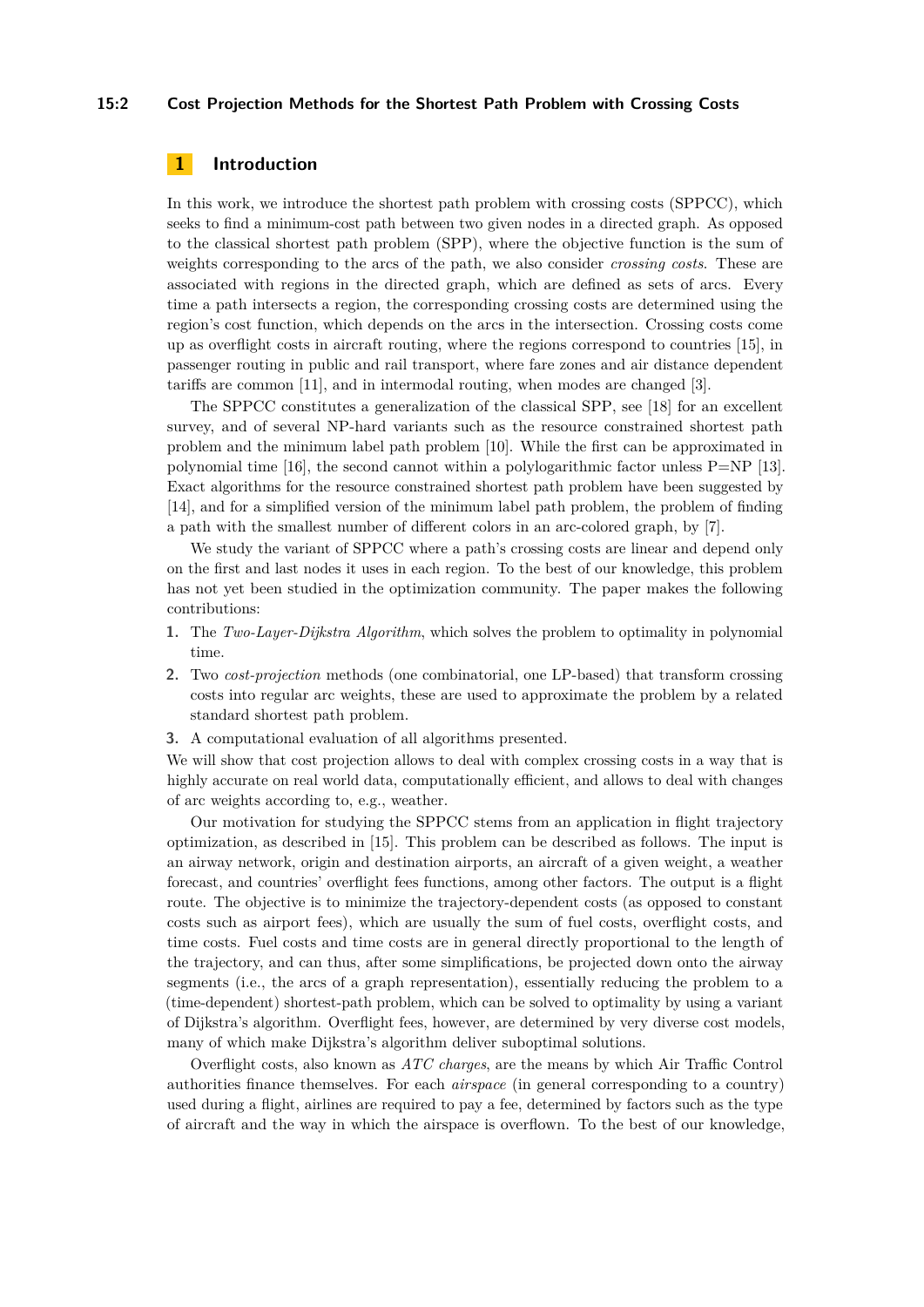| Distance<br><b>Function</b> | GCD                                  | FD                                   |  |  |
|-----------------------------|--------------------------------------|--------------------------------------|--|--|
| Linear                      | European countries,<br>USA, Thailand | Brazil, Ghana,<br>Saudi Arabia, Iran |  |  |
| Constant                    | Egypt, Sudan, Myanmar, Japan         |                                      |  |  |
| Piecewise-constant          | Ethiopia                             | $ASECNA1$ , Angola,<br>Vietnam       |  |  |
| Other                       | India, D.R. Congo                    | Argentina, Kenya                     |  |  |

<span id="page-2-0"></span>**Table 1** Examples of airspaces and different cost models, as of April 2016.

all currently used models define the overflight cost on an airspace as a function that takes three parameters: The distance defined by the flight trajectory in the airspace, the aircraft's maximum take-off weight, and the origin-destination pair. Since the last two are independent of the trajectory, we will assume from here on that the overflight cost function is solely dependent on the distance.

There exist two widely used definitions of the distance determined by the intersection of a flight trajectory and an airspace. The first and most natural variant is to consider the *flown distance* (FD), which is the total ground distance traversed by the aircraft in the airspace. The second variant uses the *great-circle-distance* (GCD), defined in this context as the length of the great circle connecting the coordinates where the aircraft enters and exits the airspace. If a trajectory intersects an airspace multiple times, the distance considered is the sum of the distances defined by each intersection.

The cost function itself is always non-decreasing and usually linear, constant, or piecewiseconstant. This results in six different combinations, which encompass nearly all cost models currently in use, and which lead to problems with varying degrees of difficulty. The only outliers, as of April 2016, are India, Argentina, Philippines, Democratic Republic of Congo, and Kenya; where the function used is piecewise-linear or even non-linear. In the remainder of this paper, we will ignore these cases. In Table [1](#page-2-0) we list some representative airspaces which use the aforementioned models. Notice that when the cost function is constant for an airspace, it is irrelevant whether the distance type used is GCD or FD. Official documentations of overflight cost models can be found for example at [\[1\]](#page-12-9), [\[2\]](#page-12-10), or [\[9\]](#page-12-11).

The problem of flight trajectory optimization under consideration of overflight costs is essential for minimizing airlines' operational expenses. In a case reported in [\[8\]](#page-12-12), an airline could save 884 USD in overflight charges on a single flight from San Francisco to Frankfurt by deviating from the standard, most direct route; thus avoiding Canada's expensive charges. However, despite their obvious importance, the literature on overflight costs is scarce. The problem is presented in [\[15\]](#page-12-0), but no solution approaches are discussed. The authors in [\[6\]](#page-12-13) consider the linear/GCD model, but their optimal control algorithm approximates overflight costs by using FD instead of GCD. Similarly, in [\[19\]](#page-13-1), several variants of overflight charges are introduced (including linear/GCD and flat-rate), but the optimization algorithm deals only with linear/FD costs.  $[17]$  introduces the linear/GCD model as well as the piecewiseconstant/FD model, but their heuristic solution method allows no *à posteriori* quality assessment.

In this paper, we study the flight trajectory optimization problem with overflight costs through the more abstract *shortest path problem with crossing costs* (SPPCC). We present

<sup>1</sup> ASECNA is a cost airspace encompassing 18 African countries, with an area of approximately 1.5 times that of Europe.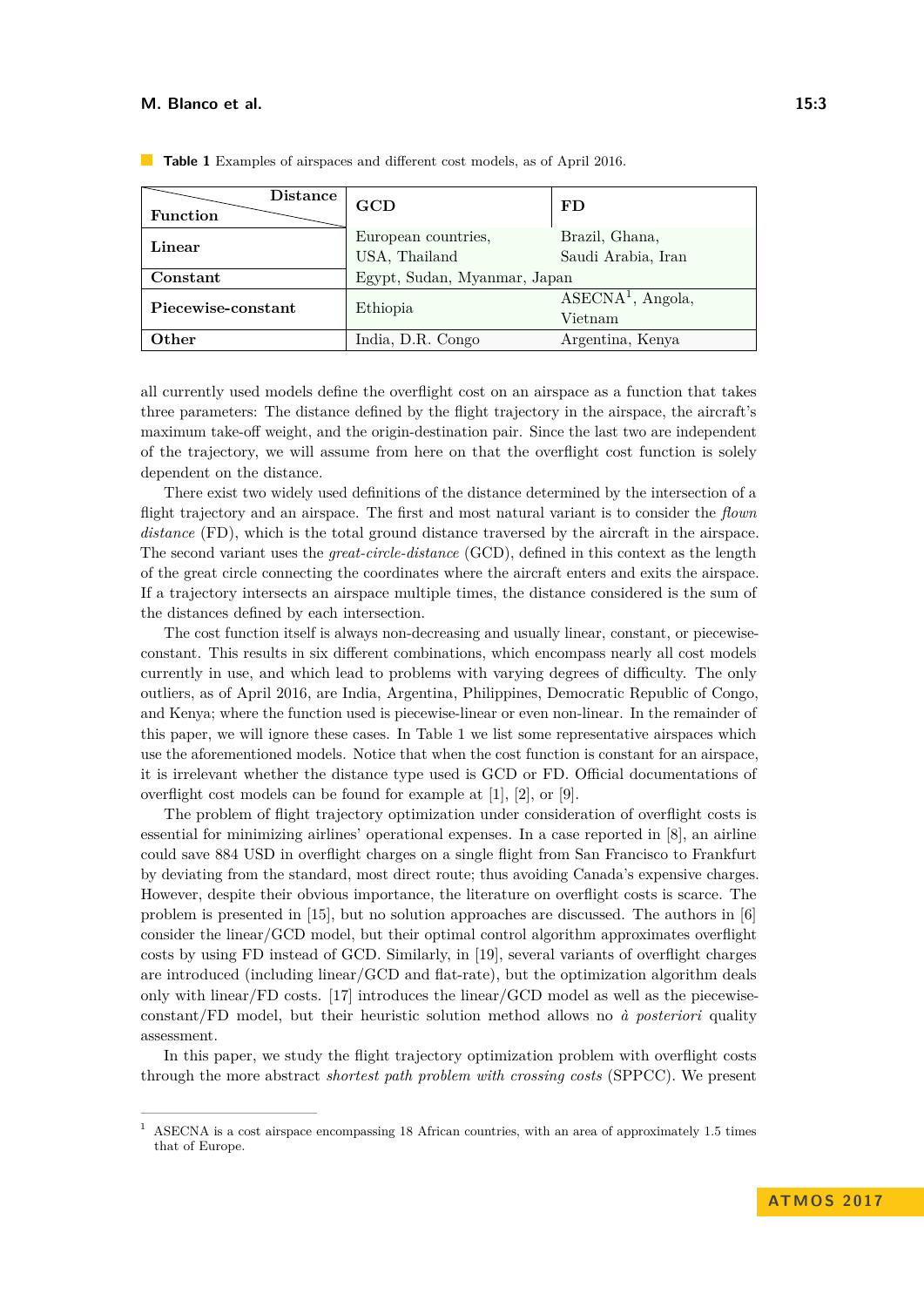### **15:4 Cost Projection Methods for the Shortest Path Problem with Crossing Costs**

the first formal framework for classification of existing overflight cost models. Furthermore, we introduce efficient algorithms to handle a problem variant that is one of the most relevant in practice. The paper is structured as follows. In Section [2.1,](#page-3-0) we formally introduce the SPPCC, which models the problem of flight trajectory optimization with overflight costs. In Sections [3](#page-5-0) and [4,](#page-7-0) we focus on one of the most important variants of the SPPCC. We present both the Two Layer Dijkstra Algorithm, a polynomial, exact algorithm; as well as two novel cost-projection techniques that reduce the problem (heuristically) to a standard shortest path problem. In Section [5](#page-9-0) we present computational results on real-world data.

# **2 Problem Description**

This section gives a formal definition of the shortest path problem with crossing costs. For consistency with the literature, we will first introduce a general, NP-hard version and then proceed for the remainder of the paper with a polynomially solvable version, which is relevant for the applicatons in aircraft (and intermodal) routing that we have in mind.

# <span id="page-3-0"></span>**2.1 The General SPPCC**

Let  $D = (V, A)$  be a directed graph, with source and target nodes *s* and *t*. Let  $d: V \times V \rightarrow$  $[0, \infty)$  be a metric function that we call *distance*. For the special case where  $(u, v) = a \in A$ , we use the notation  $d_a := d(u, v)$ . We also have a constant factor  $\varphi > 0$ , which represents the unit weight on arcs. For each  $a \in A$ , we refer to  $\varphi_a := \varphi \cdot d_a$  as the *weight* of arc *a*.

Let  $\mathcal{R} = \{R_1, \ldots, R_k\} \subseteq 2^A$  be a family of sets of arcs, not neccessarily disjoint, that we shall call *regions*, such that  $\bigcup_{R \in \mathcal{R}} R = A$ . Furthermore, let  $\mathcal{R}^G, \mathcal{R}^F \subseteq \mathcal{R}$  be a partition of  $\mathcal{R}$ .  $\mathcal{R}^F$  represents the regions where every arc belonging to a solution path is important for computing the costs. For regions in  $\mathcal{R}^G$ , only the nodes used to enter and exit the region are relevant. For every  $R \in \mathcal{R}$ , let  $f_R : [0, \infty) \to [0, \infty)$  be a non-decreasing function. For a path *p* in *D* and a region  $R \in \mathcal{R}$ , let  $\mathcal{P}_R^p$  be the set of all maximal subpaths of *p* contained in *R*. The nodes  $t(p)$  and  $h(p)$  denote the first and last nodes in a path  $p$ , respectively. Similarly, for an arc  $a = (u, v)$ , we use the notation  $t(a) = u, h(a) = v$ .

Finally, we can define the *crossing cost* corresponding to  $R \in \mathcal{R}$  and an  $(s, t)$ -path  $p$ :

$$
\gamma_R(p) = \begin{cases} f_R\left(\sum_{q \in \mathcal{P}_R^p} d(t(q), h(q))\right) & \text{if } R \in \mathcal{R}^G \text{ and } R \cap p \neq \emptyset \\ f_R\left(\sum_{a \in R \cap p} d_a\right) & \text{if } R \in \mathcal{R}^F \text{ and } R \cap p \neq \emptyset \\ 0 & \text{if } R \cap p = \emptyset \end{cases}
$$

▶ **Definition 1.** The *shortest path problem with crossing costs* (SPPCC) is defined as follows: **Input:** Directed graph  $D = (V, A)$ , arc weights  $\varphi : A \geq \mathbb{R}_+$ , regions  $\mathcal{R} \subseteq 2^A$ , crossing costs *γ*, nodes *s*, *t* ∈ *V*.

**Objective:** Compute an  $(s, t)$ -path  $p$  in  $D$  that minimizes the cost function

$$
c(p) = \sum_{a \in p} \varphi_a + \sum_{R \in \mathcal{R}} \gamma_R(p). \tag{1}
$$

► **Example 2.** We illustrate the definition of the SPPCC with the example in Figure [1.](#page-4-0) There, we have regions  $\mathcal{R} = \{R^1, R^2, R^3, R^4, R^5, R^6\}$ , with the corresponding crossing cost functions given in Table [2.](#page-4-1) In this example, we define the arc weights as  $\varphi_a := 2d_a$  for each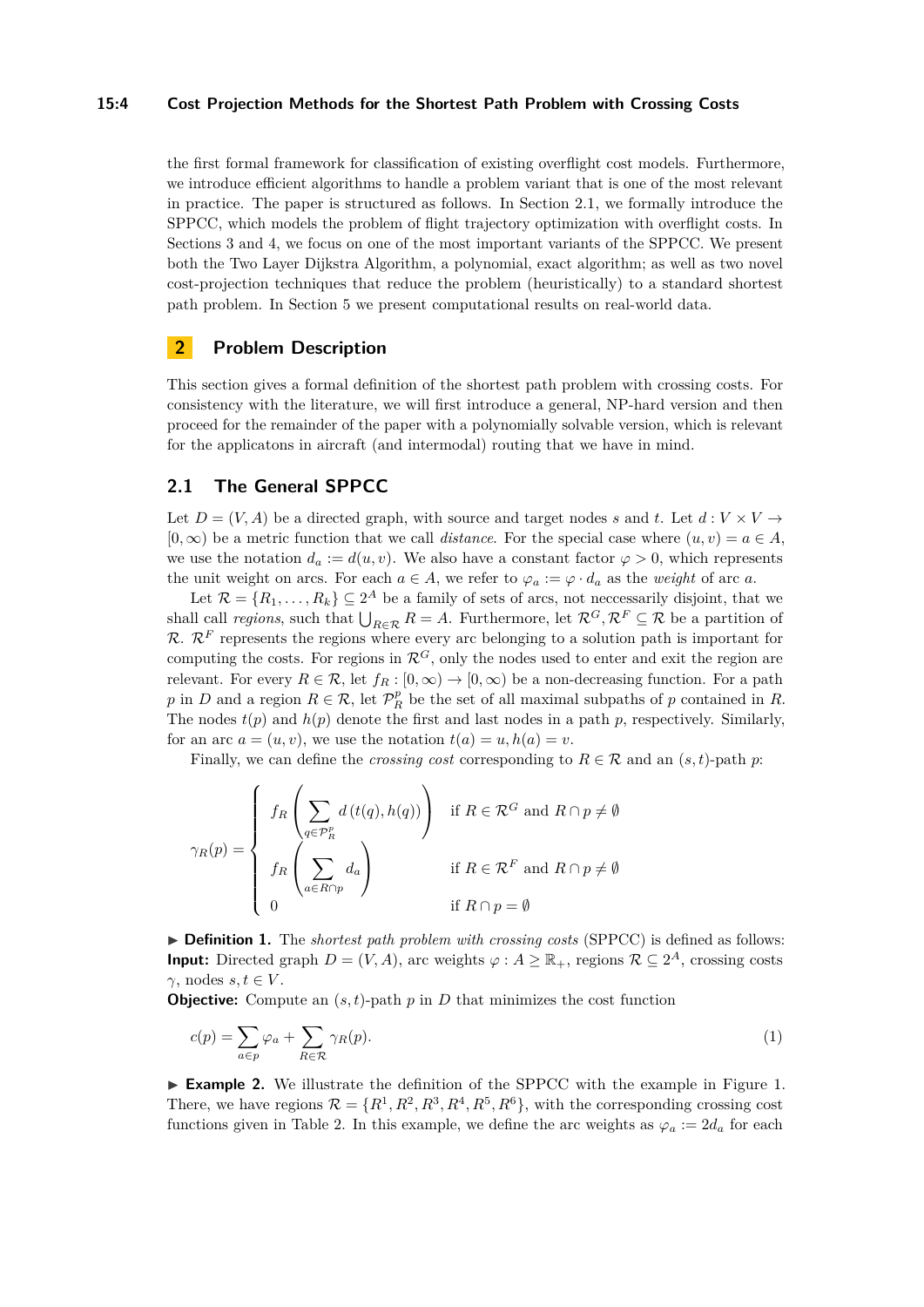<span id="page-4-0"></span>

**Figure 1** Example of an SPPCC instance with six regions. Arcs are labeled with the distances  $d_a$  between their endpoints, and the  $(s, t)$ -path  $p$  is represented by the continuous arrows. Dashed arrows represent distances between nodes that are not connected by an arc in the path.

<span id="page-4-1"></span>**Table 2** Crossing cost functions for Example [1.](#page-4-0)

| $f_{R^i}(x)$ | 3x | 2x | 10 | if $x \leq 6$<br>if $x > 6$<br>20 | if $x \leq 10$<br>$\overline{ }$<br>◡<br>if $x > 10$<br>10 | 15 |
|--------------|----|----|----|-----------------------------------|------------------------------------------------------------|----|

 $a \in A$ . We also suppose  $R^2, R^4 \in \mathcal{R}^G$ ;  $R^1, R^5 \in \mathcal{R}^F$ . Since  $f_{R^3}$  and  $f_{R^6}$  are constant, it is irrelevant whether they belong to  $\mathcal{R}^G$  or  $\mathcal{R}^F$ , but for the sake of completeness let us say  $R^3, R^6 \in \mathcal{R}^F$ . Given that  $R^2$  and  $R^4$  belong to  $\mathcal{R}^G$ , we use the distances between the first and last nodes of the intersecting subpaths to evaluate the crossing cost functions. The total cost of the example path is thus:

$$
c(p) = \sum_{a \in p} \varphi_a + \gamma_{R^1}(p) + \gamma_{R^2}(p) + \gamma_{R^3}(p) + \gamma_{R^4}(p) + \gamma_{R^5}(p) + \gamma_{R^6}(p)
$$
  
= 88 + f<sub>R^1</sub>(9) + f<sub>R^2</sub>(4) + f<sub>R^3</sub>(7) + f<sub>R^4</sub>(10) + f<sub>R^5</sub>(10) + 0 = 158.

The problem of flight trajectory optimization with overflight costs, as described in Section [1,](#page-1-0) can be modeled using the SPPCC as follows: We use *V* to represent waypoints and *A* to represent airway segments. The nodes *s* and *t* represent the departure and destination airports. An airspace, which is defined as a geographical region, can be modeled by a set  $R \in \mathcal{R}$ . For each  $a \in A$ , the cost  $\varphi_a$  can be seen as the fuel cost corresponding to traversing airway segment *a*, multiplied by a wind distortion that will be explained in the next subsection. Furthermore, the great-circle-distance between two points *u* and *v* is represented by the function  $d(u, v)$ .  $\mathcal{R}^G$  represents the set of airspaces that use the GCD-model for measuring distance,  $\mathcal{R}^F$  those that use FD.

The five important airspace cost models outlined in Section [1](#page-1-0) induce several different variants of the SPPCC. An extensive analysis of their complexity can be found in [\[5\]](#page-12-15). In this paper, we will focus on a variant which is of particular interest in our application.

# <span id="page-4-2"></span>**2.2 The SPPCC With Wind Influence**

In the remainder of the paper, we will focus on a case that best matches our application and turns out to be polynomial. We assume that  $\mathcal{R}^G = \mathcal{R}, \mathcal{R}^F = \emptyset$ , and that  $f_R$  is linear for all  $R \in \mathcal{R}$ . This allows to model the overflight fees used, for example, in Canada, USA, and most European states. We also assume that the regions in *R* are pairwise disjoint. This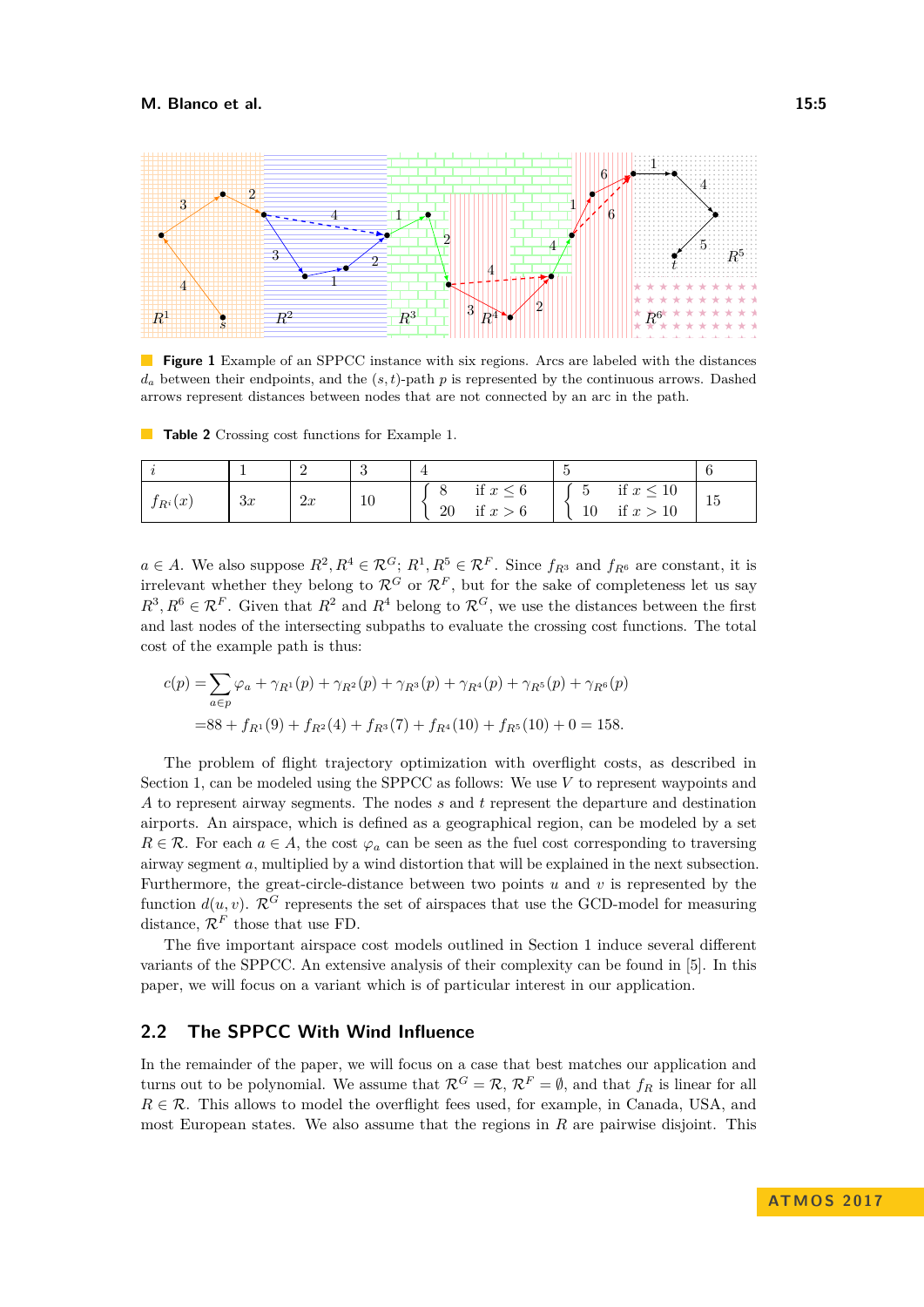#### **15:6 Cost Projection Methods for the Shortest Path Problem with Crossing Costs**

<span id="page-5-1"></span>

**Figure 2** Typical distributions of the weight distortion factors *ω<sup>a</sup>* over all arcs, for two different weather prognoses (November 2016 on the left, April 2017 on the right).

is natural, since usually there is a one-to-one correspondence between cost airspaces and countries, and the latter do not overlap.

What about the weather? Of course, overflight fees do not depend on the weather, but the time needed to fly between two nodes (and thus the corresponding fuel consumption) varies greatly as the wind speed and direction change with time, see [\[4\]](#page-12-16) for a more detailed discussion of this phenomenon. Luckily, these two cost factors can be separated in such a way that we can deal with crossing costs in *in a preprocessing step independently of the weather*, and with the wind *at query time* by multiplying each arc weight  $\varphi_a$  with an appropriate *distortion factor*  $\omega_a$ . Figure [2](#page-5-1) tries to provide some intuition on the distribution of these factors in our application. Motivated by this data, we will assume  $\omega_a \in [0.7, 1.4] \,\forall a \in A$ throughout the paper.<sup>[1](#page-5-2)</sup> We refer to the resulting variant of the SPPCC as SPPCC-W:

<span id="page-5-3"></span>I **Definition 3.** The *shortest path problem with crossing costs and wind influence* (SPPCC-W) is defined as follows:

**Input at preprocessing time:** Directed graph  $D = (V, A)$ , arc weights  $\varphi : A \geq \mathbb{R}_+$ , regions  $\mathcal{R} \subseteq 2^A$ , crossing costs  $\gamma$ .

**Input at query time:** Nodes  $s, t \in V$ , distortion factors  $\omega : A \rightarrow [0.7, 1.4]$ .

**Objective:** Compute an  $(s, t)$ -path  $p$  in  $D$  that minimizes the cost function

$$
c(p) = \sum_{a \in p} \omega_a \varphi_a + \sum_{R \in \mathcal{R}} \gamma_R(p). \tag{2}
$$

# <span id="page-5-0"></span>**3 The Two-Layer-Dijkstra Algorithm**

We introduce in this section the *Two-Layer-Dijkstra Algorithm* (2LDA), which solves the SPPCC-W to optimality in polynomial time. Recall that  $\mathcal{R}^G = \mathcal{R}$ , that is, for each region, crossing costs are given by a linear function evaluated at the distance between the first and the last nodes used in that region (or the corresponding sum of distances, in case a region is intersected multiple times). The main difficulty is that two different paths crossing a region and using the same nodes to enter and leave it incur the same crossing costs. It can be overcome by considering a *coarse* graph on a subset of the nodes of the original (*fine*) graph, whose arcs correspond to shortest paths traversing a region in the fine graph. We run a Dijkstra algorithm on the coarse graph, determining arc costs on-the-fly by repeatedly using

<span id="page-5-2"></span>We do not use these bounds explicitly, but the knowledge that  $\omega_a$  is always "close to 1" is an important motivation for our algorithms in Section [4.](#page-7-0)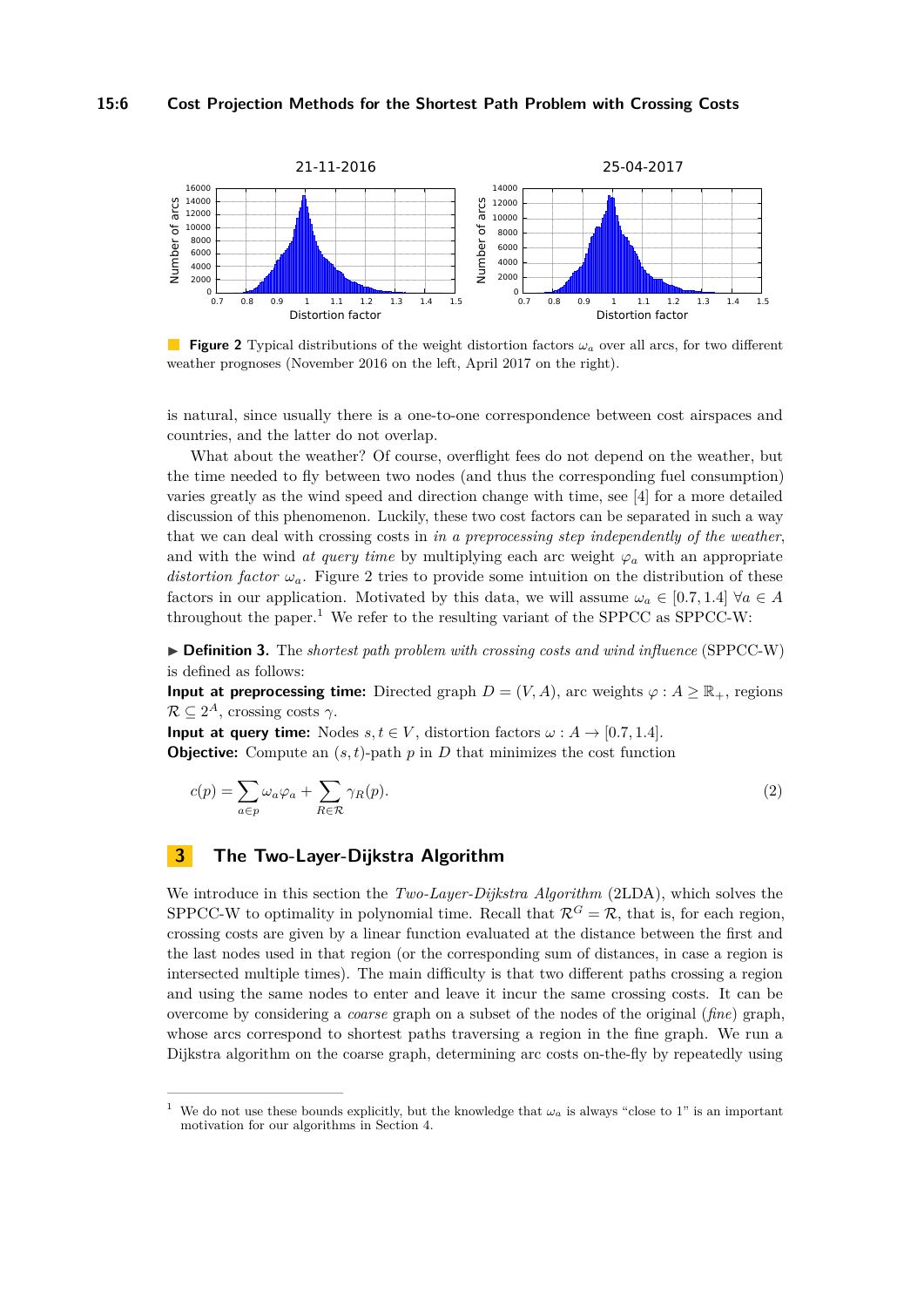Dijkstra's algorithm on the fine graph. Finally, from the optimal path in the coarse graph, the minimum-cost path in the fine graph is reconstructed. We recall that, in Section [2.2,](#page-4-2) we assumed that the arc weights are multiplied with a distortion factor after preprocessing. Since the 2LDA does not have a preprocessing phase, we will ignore distortion in this section, without loss of generality.

Let *p* be a path in *D*. The intersections of *p* with a region  $R \in \mathcal{R}$  are the subpaths  $p_1^R, \ldots, p_r^R$ . By the assumption of linearity of all crossing cost functions, there exists  $\alpha_R > 0$  such that the crossing costs of *p* in *R* can be written as  $\gamma_R(p) = \alpha_R$ .  $(d(t(p_1^R), h(p_1^R)) + \cdots + d(t(p_r^R), h(p_r^R)))$ . Recall that  $t(\cdot)$  and  $h(\cdot)$  denote a path's first and last nodes, or an arc's tail- and head nodes.

Some more definitions are necessary before introducing the algorithm. For  $R \in \mathcal{R}$ , define the sets of nodes that can be used to enter or exit *R* as follows:

$$
V^{\text{entry}}(R) := \begin{cases} \n\{v \in V | \delta^-(v) \backslash R \neq \emptyset, \delta^+(v) \cap R \neq \emptyset\} \cup \{s\} & \text{if } \delta^+(s) \cap R \neq \emptyset \\
\{v \in V | \delta^-(v) \backslash R \neq \emptyset, \delta^+(v) \cap R \neq \emptyset\} & \text{if } \delta^+(s) \cap R = \emptyset\n\end{cases}
$$
\n
$$
V^{\text{exit}}(R) := \begin{cases} \n\{v \in V | \delta^-(v) \cap R \neq \emptyset, \delta^+(v) \backslash R \neq \emptyset\} \cup \{t\} & \text{if } \delta^-(t) \cap R \neq \emptyset \\
\{v \in V | \delta^-(v) \cap R \neq \emptyset, \delta^+(v) \backslash R \neq \emptyset\} & \text{if } \delta^-(t) \cap R = \emptyset\n\end{cases}
$$

where  $\delta^-(v)$  is the set of arcs incident to *v* and  $\delta^+(v)$  is the set of arcs going out from *v*.  $V^{\text{entry}}(R)$  and  $V^{\text{exit}}(R)$  will be referred to as the sets of *entry* and *exit* nodes of *R*, respectively. We assume that for  $R \in \mathcal{R}$  we have  $V^{\text{entry}}(R) \cap V^{\text{exit}}(R) = \emptyset$ . If this is not the case, we can achieve it through a simple transformation that duplicates nodes and assigns incident arcs in an appropriate way, which does not affect the hardness of the problem.

Consider a directed graph  $\overline{D} = (\overline{V}, \overline{A})$ , where

$$
\bar{V} := \bigcup_{R \in \mathcal{R}} (V^{\text{entry}}(R) \cup V^{\text{exit}}(R)) \text{ and } \bar{A} := \bigcup_{R \in \mathcal{R}} (V^{\text{entry}}(R) \times V^{\text{exit}}(R)).
$$

Given that a node cannot simultaneously be an entry- and an exit node of the same region, and since we assume that  $R$  partitions A, there exists a unique region  $R_{\bar{a}}$  for each  $\bar{a} \in \bar{A}$  such that the tail node of  $\bar{a}$  is an entry point of  $R_{\bar{a}}$  and its head node an exit point. Let  $D|_{R_{\bar{a}}}$  denote the subgraph of *D* induced by  $R_{\bar{a}}$ . We define the function COMPUTECOST( $\bar{a}$ ) as follows, for every  $\bar{a} \in \bar{A}$ : First we compute the shortest  $(t(\bar{a}), h(\bar{a}))$ -path in  $D|_{R_{\bar{a}}}$  using arc weights  $\varphi$ . Let  $z_{\bar{a}}$  be the corresponding optimal value, or  $+\infty$  if no such path could be found. COMPUTECOST( $\bar{a}$ ) then returns  $z_{\bar{a}} + f_{R_{\bar{a}}}(d(u, v)).$ 

Given these definitions, the *Two-Layer-Dijkstra Algorithm* is very simple. It runs in two phases, and works as follows:

Phase 1 is identical to the classical Dijkstra algorithm searching a shortest (*s, t*)-path on *D* except for one detail. Whenever an arc  $\bar{a}$  is examined by the algorithm, we do not know its costs a priori. Instead, we compute them on-the-fly by calling  $COMPUTECOST(\bar{a})$ . In Phase 2, each arc  $\bar{a}$  in the optimal solution is expanded to a subpath in *D* by recomputing the shortest  $(t(\bar{a}), h(\bar{a}))$ -path in  $D|_{R_{\bar{a}}}$  using arc weights  $\varphi$ . Finally, all such subpaths are concatenated to return an  $(s, t)$ -path in *D*. See Appendix [A.1](#page-13-2) for a formal description.

 $\blacktriangleright$  **Theorem 4.** *The Two-Layer-Dijkstra Algorithm returns the optimal solution to SPPCC-W.* 

**Proof.** Analogously to the classical Dijkstra algorithm, a simple inductive process on the number of visited nodes in  $\bar{D}$  shows that the Two-Layer-Dijkstra Algorithm finds the optimal solution from *s* to every  $\bar{v} \in \bar{V}$ ; and in particular to *t*.

Since the algorithm does  $O(|V|^2)$  iterations of the Dijkstra algorithm, it has a total running time of  $O(n^2m + n^3 \log(n))$ , where  $n = |V|$  and  $m = |A|$ . Thus, we conclude:

I **Corollary 5.** *SPPCC-W can be solved in polynomial time.*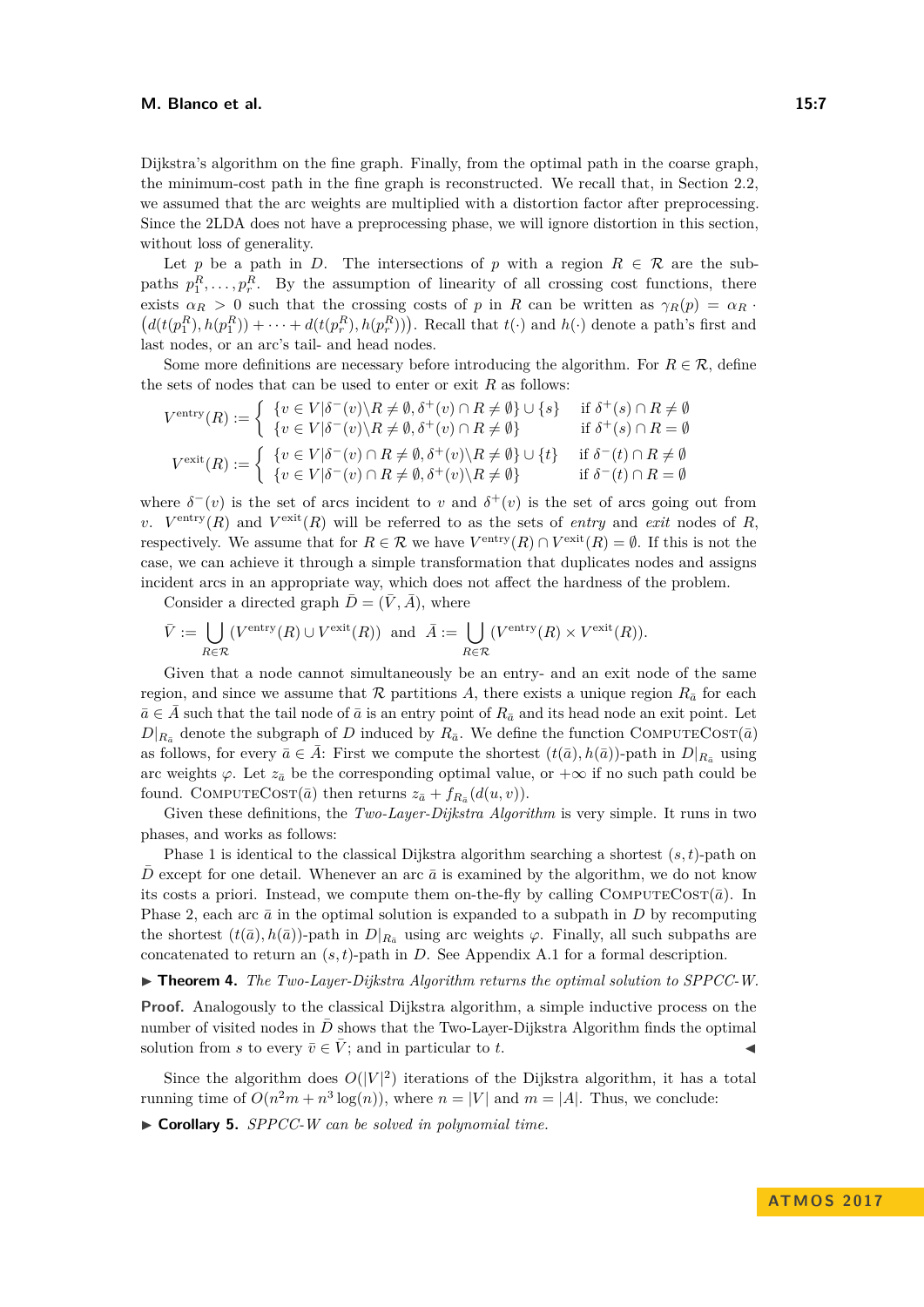### **15:8 Cost Projection Methods for the Shortest Path Problem with Crossing Costs**

# <span id="page-7-0"></span>**4 The Cost Projection Method**

While polynomial, the 2LDA is too slow for practical purposes. This motivates the development of fast heuristics. For this purpose, we introduce what we call the *cost projection problem*. It is based on the idea of replacing crossing costs in a preprocessing phase with shadow arc weights  $x_a$  and adding these to the original arc weights  $\varphi_a$ , thus resulting in a related SPP instance. Intuitively, the goal is to define the arc shadow weights in such a fashion that the path hierarchy (with respect to total costs) is preserved after the cost transformation. Formally:

▶ **Definition 6.** The *cost projection problem (CPP)* is the following:

**Input:** SPPCC-W instance (see Definition [3\)](#page-5-3).

**Objective:** In a preprocessing phase (i.e., without knowledge of *s, t* and *ω*), construct *projected costs*  $x : A \to \mathbb{R}_+$  so that, for any two paths  $p, q$  in *D*, it holds:

$$
\sum_{a\in p}\omega_a\varphi_a+\sum_{R\in\mathcal{R}}\gamma_R(p)\leq \sum_{a\in q}\omega_a\varphi_a+\sum_{R\in\mathcal{R}}\gamma_R(q)\Leftrightarrow \sum_{a\in p}(\omega_a\varphi_a+x_a)\leq \sum_{a\in q}(\omega_a\varphi_a+x_a).
$$

It is clear that, if we could successfully solve the CPP, then the SPPCC-W could be reduced to a simple SPP, and then solved very efficiently. Unfortunately, due to the enormous number of potential paths, the non-linear nature of the crossing costs, and the non-deterministic properties of the distortion factors  $\omega$ , the CPP does not have a feasible solution in general. Some progress can be made by observing that, for our purposes, it would suffice if the optimal path in the original SPPCC-W instance were mapped to the optimal path in the transformed SPP instance. However, this is an equally unrealistic goal. We will therefore try to construct projected costs in such a way that the path found by solving the transformed SPP instance to optimality has a small optimality gap w.r.t. the original SPPCC-W instance. We suggest to do this by focussing on the subpaths in each region that are likely to be contained in the optimal SPPCC path.

▶ **Definition 7.** For each region, we define a set of *good paths*: Given  $R \in \mathcal{R}, r \geq 1, u \in \mathcal{R}$  $V^{\text{entry}}(R)$  and  $v \in V^{\text{exit}}(R)$ , we say that a  $(u, v)$ -path *p* is *r*-good if

<span id="page-7-1"></span>
$$
\sum_{a \in p} d_a \le r \cdot d(u, v). \tag{3}
$$

We denote the set of *r*-good paths in *R* by  $\mathcal{G}_r^R$ . For any subset  $\mathcal{G} \subseteq \mathcal{G}_r^R$ , the subset of arcs in *R* used by at least one path in  $G$  is denoted by  $A(G)$ .

Intuitively, since arc weights  $\varphi$  are defined as a constant multiple of arc lengths, a path is good if it is not much longer than the theoretically shortest possible path. Recalling the assumption we made in Definition [3](#page-5-3) on the possible ranges for the distortion factors  $\omega_a$ , it is clear that the shortest paths within an airspace at query time are likely to be good paths, after a suitable choice of the parameter *r* (see Section [5\)](#page-9-0). Finally, note that the size of  $\mathcal{G}_r^R$  is exponential in the number of arcs.

We propose two approaches for solving the CPP.

### **4.1 Averaging Unit Costs: A Combinatorial Cost Projection Method**

The first method we discuss is purely combinatorial and very simple, we call it *Averaging Unit Costs* (AUC). The idea behind the approach has the following motivation: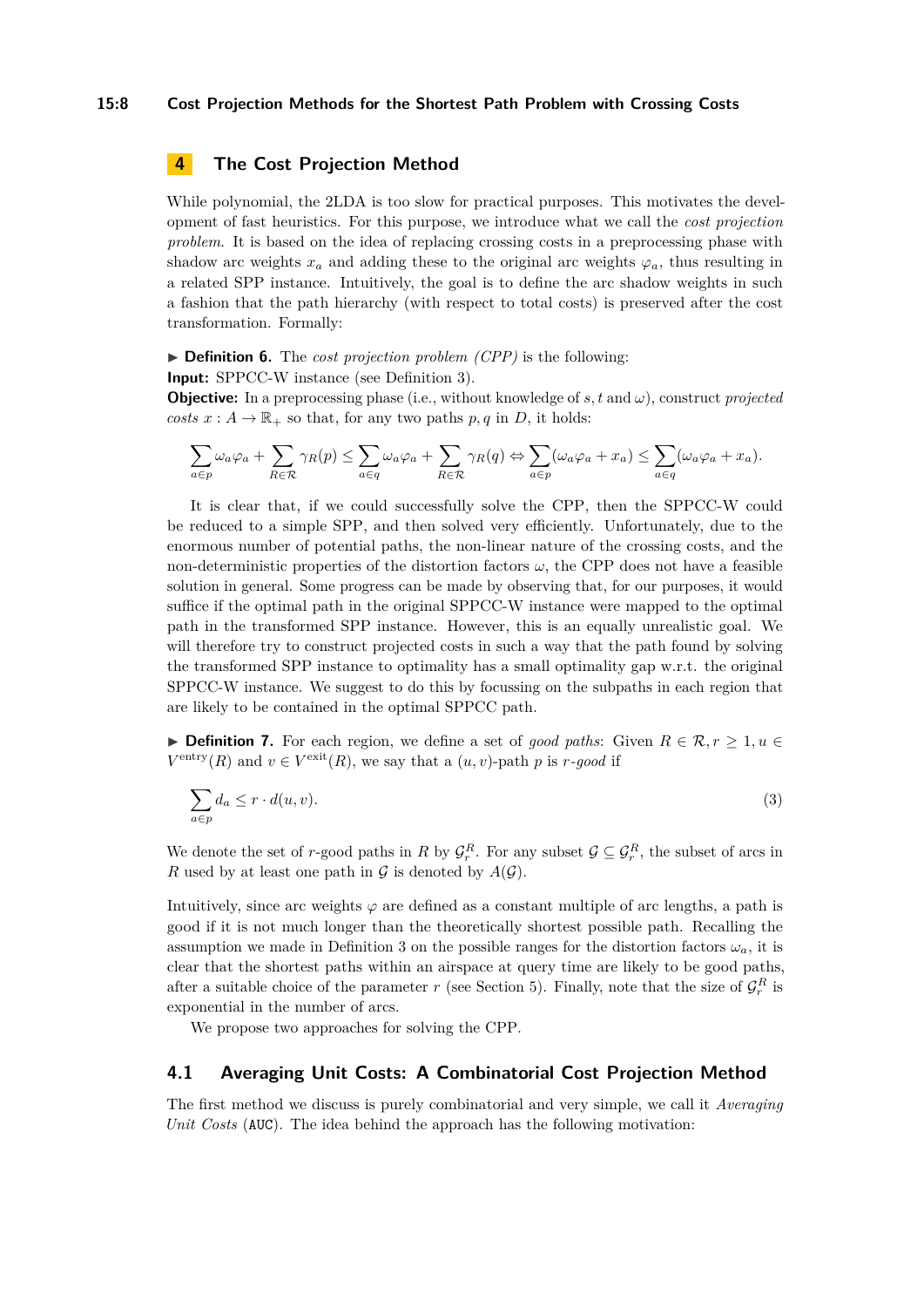Suppose all paths in  $\mathcal{G}_r^R$  in a region *R* are pairwise disjoint. A path  $p \in \mathcal{G}_r^R$  has length  $d(p) = \sum_{a \in p} d_a$  and costs  $\gamma_R(p)$ . A natural way to define projected costs on an arc  $a \in p$  is to do so proportionally to its length:

<span id="page-8-0"></span>
$$
x_a^{R,p} := d_a \cdot \frac{\gamma_R(p)}{d(p)}.\tag{4}
$$

As a consequence of regions being disjoint, an arc  $a \in A$  belongs to exactly one region  $R \in \mathcal{R}$ . Hence, to ease notation, we omit the index *R* in  $x_a^{R,p}$ . Since, in addition, all paths in  $\mathcal{G}_r^R$  are disjoint, projected costs [\(4\)](#page-8-0) for each arc in a good path are unique. Particularly, for each path  $p \in \mathcal{G}_r^R$ , we have the following:

<span id="page-8-1"></span>
$$
x(p) = \sum_{a \in p} x_a^p = \gamma_R(p). \tag{5}
$$

If [\(5\)](#page-8-1) were to hold for all paths in all regions, then the CPP would be solved. However, this assumption is not realistic. In practice, an arc  $a \in \mathcal{C}^R$  is usually contained in more than one good path. Furthermore, as noticed above, the size of  $\mathcal{G}_r^R$  is exponential, making the iteration over all good paths impractical. For that reason, we restrict ourselves to a polynomially-sized subset  $\bar{G}_r^R \subset \mathcal{G}_r^R$  (a possible way of constructing  $\bar{G}_r^R$  is presented in Section [5\)](#page-9-0), and define the final projected costs *x<sup>a</sup>* of an arc *a* as the average over the projected costs [\(4\)](#page-8-0) of *a* derived from all paths  $p \in \overline{\mathcal{G}}_r^R$  covering it. Formally:

Let  $a \in A(\bar{G}_r^R)$ , and let  $\mathcal{G}_a^R \subseteq \bar{\mathcal{G}}_r^R$  be the subset of good paths in  $\bar{\mathcal{G}}_r^R$  containing *a*. Note that  $\mathcal{G}_a^R \neq \emptyset$ , since  $a \in A(\bar{\mathcal{G}}_r^R)$ . Then, the final projected cost  $x_a$  of *a* is defined as

$$
x_a := \frac{\sum_{p \in \mathcal{G}_a^R} x_a^p}{|\mathcal{G}_a^R|}.\tag{6}
$$

Note that at this point, projected costs  $x_a$  have been defined only for arcs  $a \in A \cap A(\bar{G}_r^R)$ , i.e., all arcs covered by at least one good path in our set. By construction, the optimal path of the SPPCC-W instance is likely to be fully or mostly contained in this set. For that reason, we assign projected costs that are higher than average to the other arcs. We define  $m_R := \max_{a \in A(\bar{\mathcal{G}}_r^R)}$  $\tilde{x}_a^{\mathbf{r}}$  $\frac{d}{da}$ . That is,  $m_R$  is the maximum cost-distance ratio in *R*. Then, for  $a \in A \backslash A(\bar{\mathcal{G}}_r^R)$ , we define  $x_a := m_R \cdot d_a$ .

A computational evaluation of the AUC approach is presented in Section [5.](#page-9-0)

### <span id="page-8-7"></span>**4.2 Bound Underestimation: An LP-Based Cost Projection Method**

In this section, we present linear programming (LP) based method for computing projected costs that we call BOUND. We use the following formulation:

$$
\min \sum_{a \in R} x_a \tag{7a}
$$

s.t. 
$$
x(p) \geq \eta \cdot \gamma_R(p) \quad \forall p \in \mathcal{G}_r^R
$$
 (7b)

<span id="page-8-2"></span>
$$
x_a/d_a \ge \alpha \qquad \qquad \forall a \in R \tag{7c}
$$

$$
x_a/d_a \le \beta \qquad \qquad \forall a \in R \tag{7d}
$$

<span id="page-8-6"></span><span id="page-8-5"></span><span id="page-8-4"></span><span id="page-8-3"></span>
$$
\beta \qquad \leq \tau \cdot \alpha \tag{7e}
$$

$$
\alpha, \beta \ge 0 \tag{7f}
$$

where  $1 > \eta > 0$ ,  $\tau \ge 1$  are parameters. The heart of [\(LP-B\)](#page-8-2) is given by constraints [\(7b\)](#page-8-3),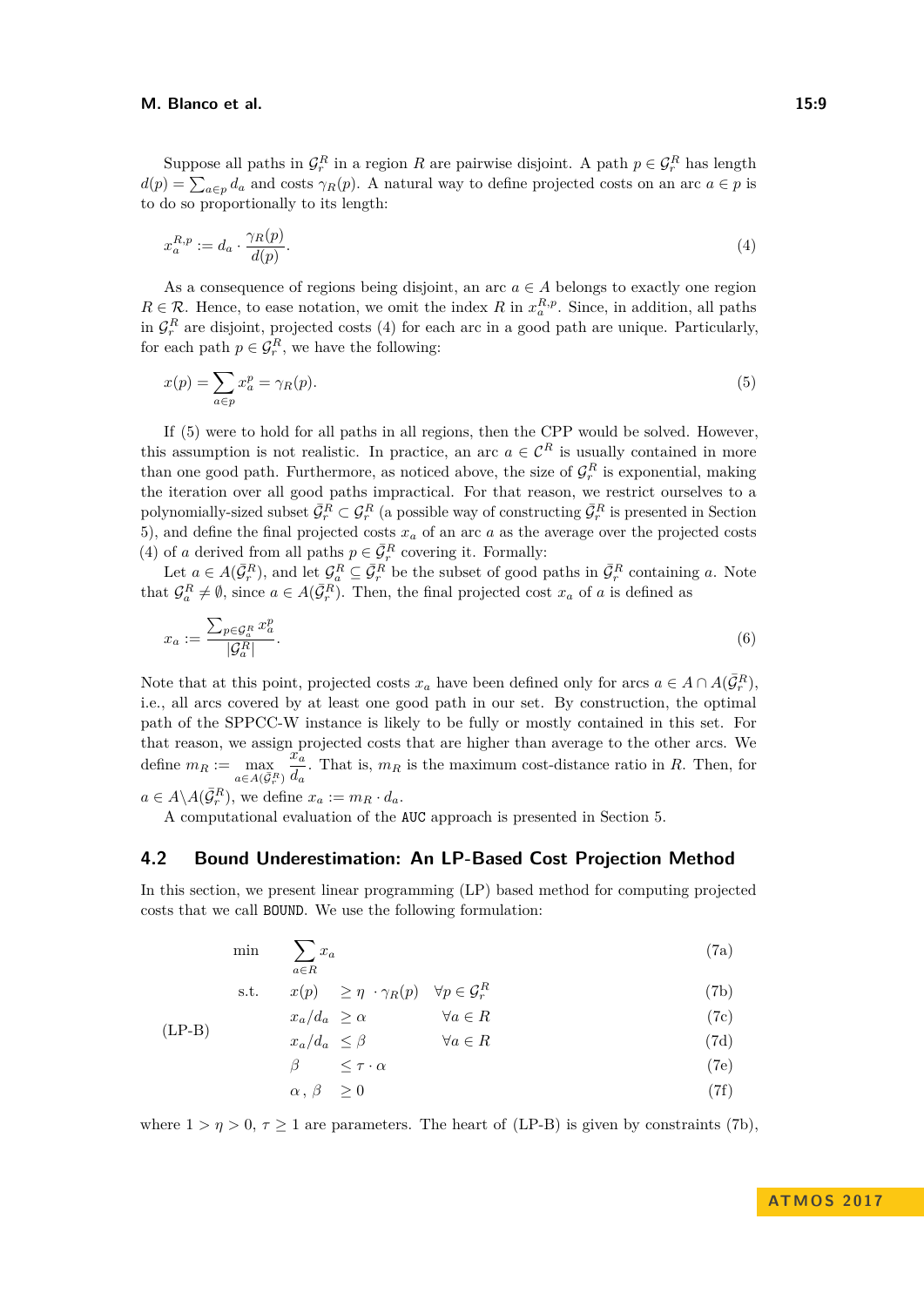### **15:10 Cost Projection Methods for the Shortest Path Problem with Crossing Costs**

which can be seen as a relaxation of equality  $(4)$ . For a good path it ensures that the total projected costs are not allowed to underestimate the corresponding crossing costs by much. Combined with the objective function [\(7a\)](#page-8-4), it forces crossing costs and corresponding projected costs to be close to each other. Constraints [\(7c\)](#page-8-5)-[\(7f\)](#page-8-6) are meant to keep unit costs within reasonable bounds, thus avoiding projected costs that are negative or very close to zero. Note that the number of constraints [\(7b\)](#page-8-3) is exponential. However, we have the following:

▶ **Proposition 8.** [\(LP-B\)](#page-8-2) *can be solved in pseudo-polynomial time.* 

**Proof.** Given  $x \in \mathbb{R}^R_+$ ,  $\alpha, \beta > 0$ , our goal is to show that we can separate over all constraints of [\(LP-B\)](#page-8-2) in pseudo-polynomial time. This reduces to separating over constraints [\(7b\)](#page-8-3), since all others are polynomial in number. Given an entry-exit pair  $(u, v) \in V^{\text{entry}}(R) \times V^{\text{exit}}(R)$ , we know that the right-hand side of [\(7b\)](#page-8-3) will be the same for all  $(u, v)$ -paths in *R*, say *γ*<sup>*R*</sup><sub>*uv*</sub>. Thus, we would like to know whether there exists an  $(u, v)$ -path in  $\mathcal{G}_r^R$  such that  $\sum_{a \in p} x_a < \gamma_{uv}^R$ . We recall that, by definition,  $p \in \mathcal{G}_r^R$  if and only if  $\sum_{a \in p} d_a \leq r \cdot d(u, v)$ . It is thus clear that (since there is a polynomial number of entry-exit pairs), solving the separation problem is equivalent to solving an instance of the resource constrained shortest path problem (RCSPP) with costs x, resources d and resource limit  $r \cdot d(u, v)$  for each entry-exit-pair  $(u, v)$  of a region. It is well-known [\[12\]](#page-12-17) that the RCSPP can be solved in pseudo-polynomial time, thus completing the proof.

# <span id="page-9-0"></span>**5 Computational Results**

In this section, we evaluate the performance of the algorithms on real-world instances.

All algorithms were implemented in C++ and compiled with GCC 5.4.0. All computations were performed on machines with 132 GB of RAM and an Intel(R) Xeon(R) CPU E5-2660 v3 processor with 2.60GHz and 25.6 MB cache. The computation of projected costs was carried out in parallel using 28 threads. All other computations were carried out in single-thread mode. We used Gurobi 7.0.2 as our LP-solver.

### **5.1 Instances**

All instances used in our computations correspond to real-world data, provided by Lufthansa Systems GmbH  $\&$  Co. KG. This data comprises the airway network graph, the weather prognoses, and the set of overflight charges.

For our queries, we use a list of 4917 Origin-Destination (OD) pairs for which a commercial aircraft route exists and such that the optimal route does not leave the European airspace for any of the given weather prognoses. The reason for selecting these particular instances is that all airspaces involved define overflight fees using linear functions and the great-circle-distance (see Table [1\)](#page-2-0), which is the variant that we considered in this paper.

The directed graph *D* corresponds to an horizontal layer of the airway network at 30*,* 000 feet altitude, which is a flight level common for cruising. It consists of 97*,* 534 nodes and 136*,* 903 arcs. Moreover, we consider three weather prognoses corresponding to January 6th 2015, November 21st 2016, and April 25th 2017. We identify them by the names *Jan*, *Nov*, and *Apr*, respectively. These prognoses contain the wind information defining the distortion factor  $\omega_a$  for each arc  $a \in D$  (see Figure [2\)](#page-5-1). We use overflight charges and average fuel costs corresponding to an Airbus 320 aircraft. The fuel cost used is 1*.*73USD/km.

To gain some perspective on the size of the regions used for our computations, in Table [3](#page-10-0) we describe a few properties of some of the instances used.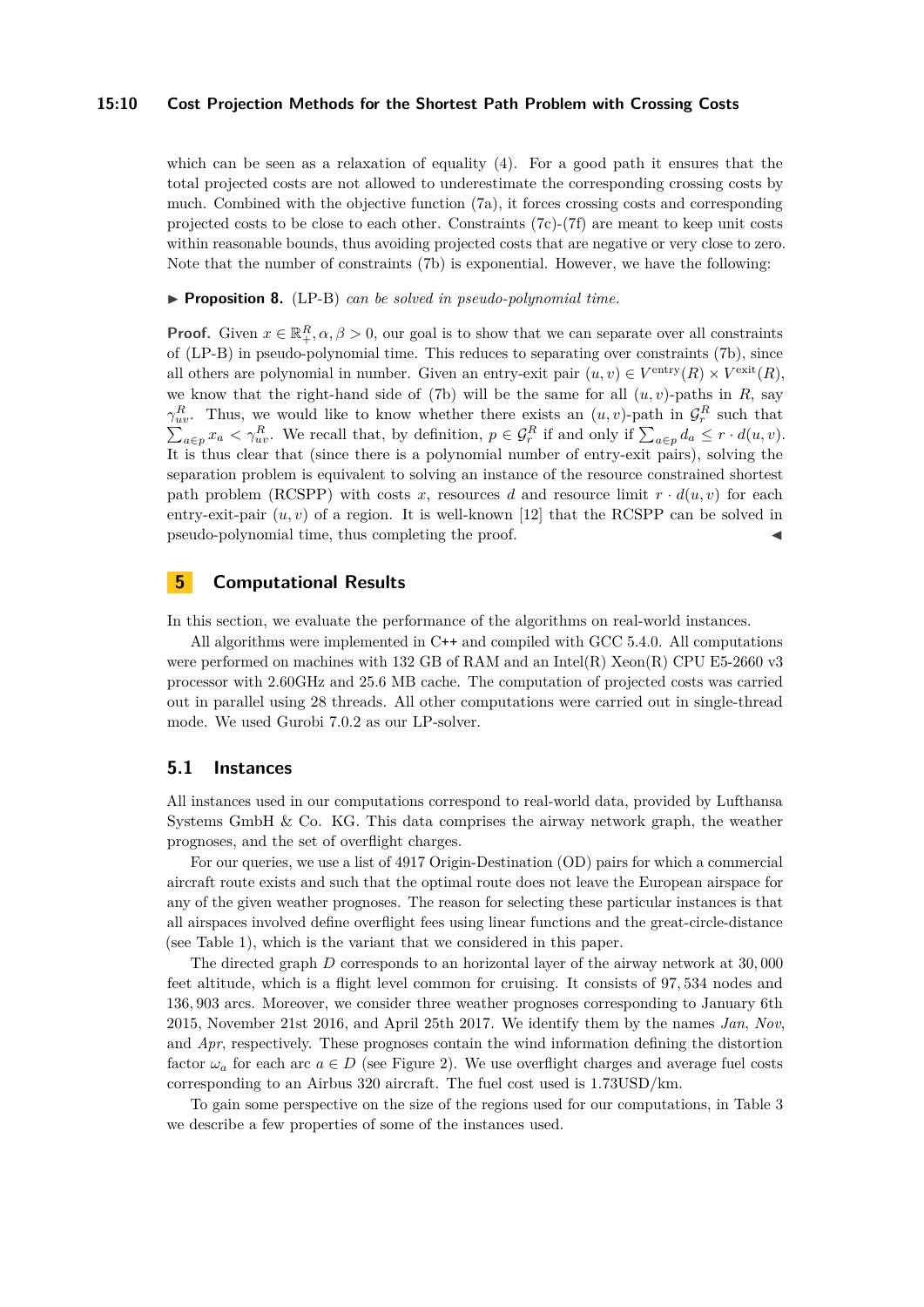|         | entry nodes | exit nodes | arcs   | cost per km |
|---------|-------------|------------|--------|-------------|
|         | #           | #)         | $(\#)$ | (USD)       |
| Germany | 1938        | 1906       | 6361   | 1.58        |
| Italy   | 1078        | 1258       | 7361   | 1.82        |
| Norway  | 1705        | 1636       | 6863   | 1.08        |
| Sweden  | 4922        | 4905       | 9561   | 1.39        |
| USA     | 5689        | 5341       | 88782  | 0.22        |

<span id="page-10-0"></span>**Table 3** The first three columns show the number of arcs, entry- and exit nodes corresponding to a few European airspaces. The fourth column represents the cost per km used for the airspaces' overflight charges, i.e., the factor  $\alpha_R$  defined in Section [3.](#page-5-0)

# **5.2 Computational Results**

The two cost-projection methods presented rely on sets of good paths  $\bar{\mathcal{G}}_r^R$  and  $\mathcal{G}_r^R$ , respectively. For comparability and computational efficiency, in this section we restrict both algorithms to use a single set  $\bar{\mathcal{G}}_r^R$ , which we define as follows for every region  $R \in \mathcal{R}$ .

We start with an empty set  $\bar{\mathcal{G}}_r^R$ . For every entry-exit pair  $(u, v)$  in *R* and for every  $a \in R$ , we compute the  $\varphi$ -shortest  $(u, v)$ -path in *R* that contains the arc *a* (easily obtainable by concatenating two  $\varphi$ -shortest paths and *a*), and insert it to  $\bar{\mathcal{G}}_r^R$  only if it is cycle-free and it satisfies [\(3\)](#page-7-1). Furthermore, for every  $(u, v)$  we store only the 10 shortest paths obtained in this way. For our experiments, we use  $r = 1.2$ . We also set the parameters in  $(LP-B)$  to  $\eta = 0.98$  and  $\tau = 1.1.^2$  $\tau = 1.1.^2$ .

While the LP models for all European airspaces could be solved in a reasonable time by Gurobi, and we only consider OD-pairs crossing these regions, the long-term goal is to use these methods worldwide. For that reason, we also compute projected costs for the USA airspace, which is particularly challenging, due to its size (see Table [3\)](#page-10-0). In particular, even after restricting the set of good paths used as described above, the number of constraints [\(7b\)](#page-8-3) exceeds 58 million. In conjunction with approximately 88*,* 000 variables, this leads to Gurobi quickly running out of memory. Inspired by the framework presented in Section [4.2,](#page-8-7) we implemented a rudimentary constraint generation algorithm which stores all constraints in memory, then iteratively adds subsets of those that are violated to the model and solves it, until no constraints are violated. This simple approach makes it possible to solve the LP model for USA. For completeness, we ran this constraint generation approach on all instances.

Figure [3](#page-11-0) shows the preprocessing times needed to compute projected costs in each European region. As could be expected, the LP-based approach is always slower than the combinatorial AUC method. In our testing environment, we can handle the size of the generated models using the BOUND method. In nearly all cases, the latter is easier to solve in a single run than using constraint generation. However, for a couple of large regions (Norway and USA), the reverse is true.

Using constraint generation for the USA region enables us to solve the corresponding model. To do so, Gurobi requires 63*.*6GB of memory and it takes 8*,* 696s to find an optimal solution. Only 27*.*9 million constraints have to be added to the model, since all others never get violated.

<span id="page-10-1"></span><sup>2</sup> This seemingly deliberate selection of parameters yielded the best results among some tested variants. However, there is definitely plenty of room for further parameter optimization. The value for *r* was chosen inspired by the results shown in Figure [2.](#page-5-1)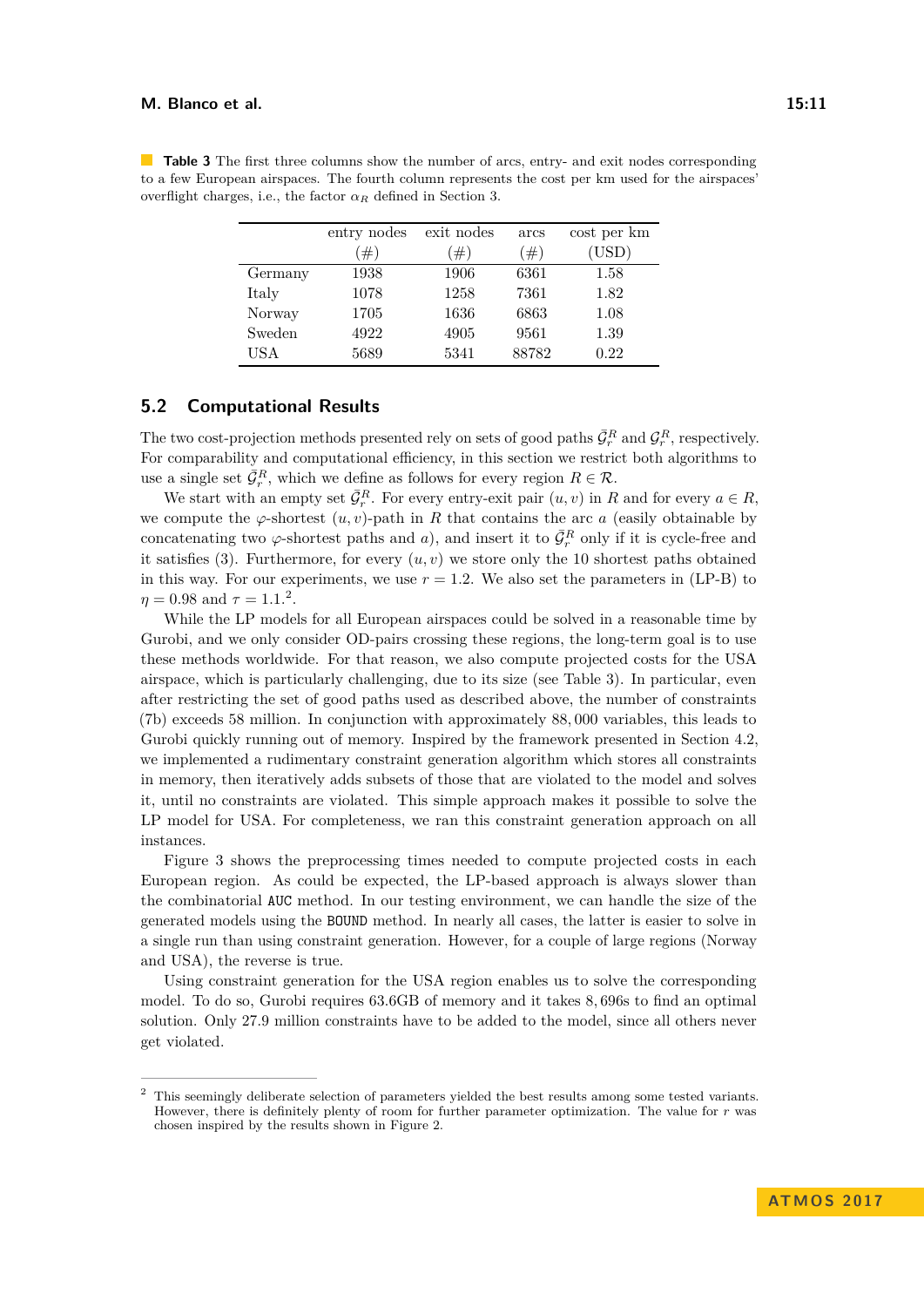<span id="page-11-0"></span>

**Figure 3** Time needed to compute projected costs using different methods on all airspaces

<span id="page-11-1"></span>**Table 4** For each weather prognosis, we present the time needed by 2LDA. For both heuristics, the average error, relative error, and speedup with respect to 2LDA is shown. Column *exact* lists the percentage of perfect hits, i.e., instances for which the error is zero.

|            | AUC              |                   |                                       |                     |                  |                 | <b>BOUND</b>                                       |                       |
|------------|------------------|-------------------|---------------------------------------|---------------------|------------------|-----------------|----------------------------------------------------|-----------------------|
|            | abs err<br>(USD) | rel err<br>$(\%)$ | $\boldsymbol{\mathrm{exact}}$<br>$\%$ | speedup<br>$\times$ | abs err<br>(USD) | rel err<br>$\%$ | $\boldsymbol{\mathrm{exact}}$<br>$\mathcal{C}_{0}$ | speedup<br>$(\times)$ |
| Jan        | 34.84            | 1.03              | 35.27                                 | 382.63              | 4.83             | 0.16            | 36.89                                              | 380.00                |
| <b>Nov</b> | 34.60            | 1.03              | 34.29                                 | 362.15              | 4.73             | 0.16            | 36.81                                              | 363.48                |
| Apr        | 35.44            | $1.06\,$          | 35.57                                 | 361.63              | 4.70             | 0.16            | 37.60                                              | 364.44                |

Finally, in Table [4](#page-11-1) we measure the quality and efficiency of our algorithms. Both costprojection heuristics find solutions with a very small optimality gap. In particular, there is a large percentage of instances for which they find the optimal solution. Furthermore, the speedup of more than a factor of 350 with respect to 2LDA (running time 2.325s on average) is remarkable.

# **6 Conclusions**

In this paper, we introduced the SPPCC and the SPPCC-W, which models the flight trajectory optimization problem under influence of overflight fees and wind. We presented the Two-Layer-Dijkstra Algorithm for solving the SPPCC-W to optimality in polynomial time. We also developed a novel cost-projection method and suggested two computational procedures. In the corresponding computations, we showed that they achieve approximation errors well below 1%, while yielding a speedup of over 350 with respect to the Two-Layer-Dijkstra Algorithm.

**Acknowledgements.** We thank Lufthansa Systems GmbH & Co. KG for providing us with the data used in this paper, as well as for the many fruitful discussions.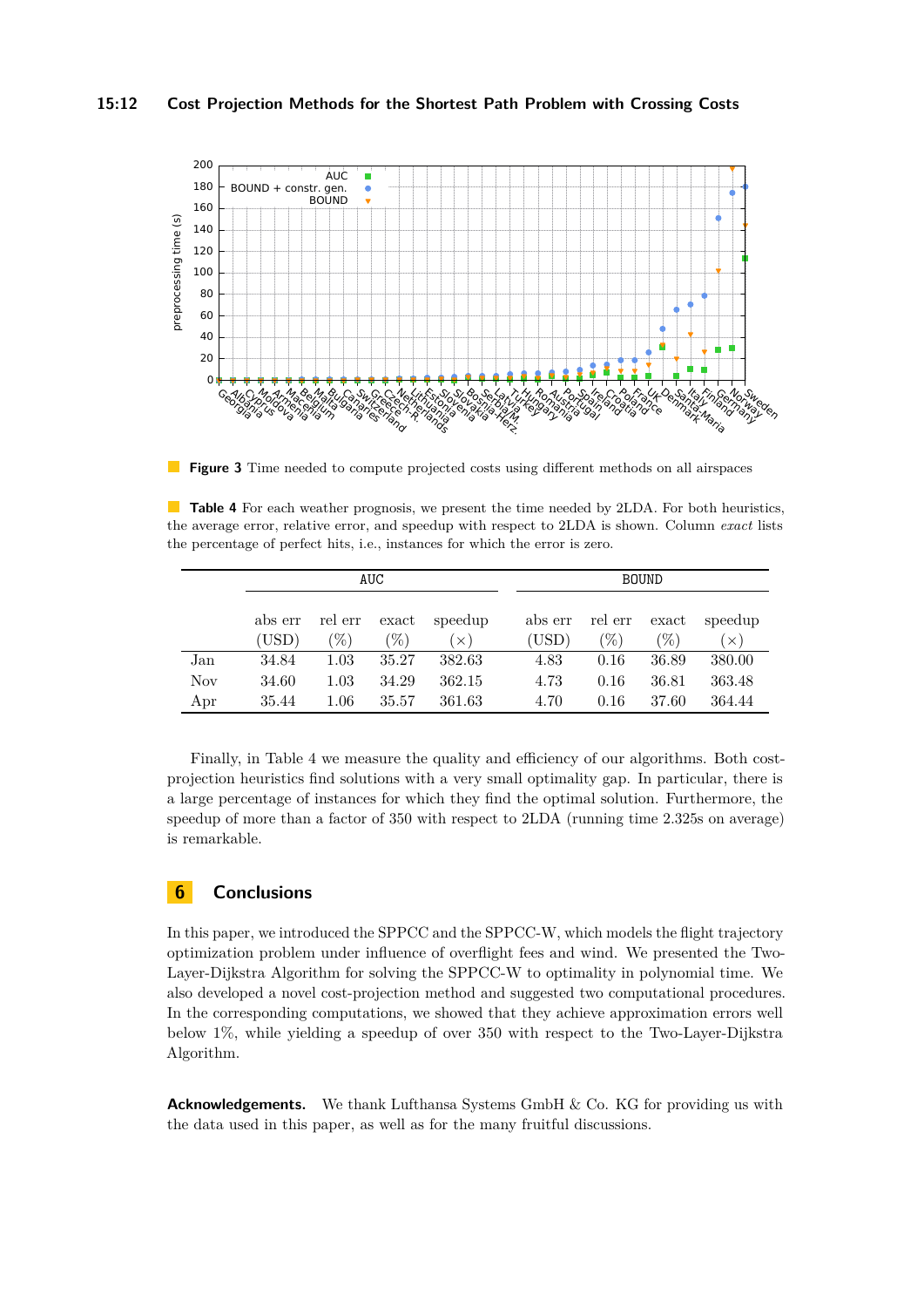### **References**

- <span id="page-12-9"></span>**1** Federal Aviation Administration. Overflight fees, 2017. [Online; accessed 1-July-2017]. URL: [https://www.faa.gov/air\\_traffic/international\\_aviation/overflight\\_fees/](https://www.faa.gov/air_traffic/international_aviation/overflight_fees/).
- <span id="page-12-10"></span>**2** ASECNA. Air Navigation Services Charges, 2017. [Online; accessed 1-July-2017]. URL: <http://www.ais-asecna.org/pdf/gen/gen-4-2/00gen4-2-01.pdf>.
- <span id="page-12-2"></span>**3** C. Barrett, K. Bisset, M. Holzer, G. Konjevod, M. V. Marathe, and D. Wagner. Engineering label-constrained shortest-path algorithms. In *Proceedings of the 4th International Conference on Algorithmic Aspects in Information and Management (AAIM'08)*, volume 5034 of *Lecture Notes in Computer Science*, pages 27–37. Springer, June 2008.
- <span id="page-12-16"></span>**4** Marco Blanco, Ralf Borndörfer, Nam Dung Hoang, Anton Kaier, Adam Schienle, Thomas Schlechte, and Swen Schlobach. Solving Time Dependent Shortest Path Problems on Airway Networks Using Super-Optimal Wind. In *16th Workshop on Algorithmic Approaches for Transportation Modelling, Optimization, and Systems (ATMOS 2016)*, volume 54 of *Open Access Series in Informatics (OASIcs)*, pages 1–15, 2016. [doi:10.4230/OASIcs.](http://dx.doi.org/10.4230/OASIcs.ATMOS.2016.12) [ATMOS.2016.12](http://dx.doi.org/10.4230/OASIcs.ATMOS.2016.12).
- <span id="page-12-15"></span>**5** Marco Blanco, Ralf Borndörfer, Nam Dung Hoang, Anton Kaier, Thomas Schlechte, and Swen Schlobach. The shortest path problem with crossing costs. Technical Report 16-70, ZIB, Takustr.7, 14195 Berlin, 2016.
- <span id="page-12-13"></span>**6** Pierre Bonami, Alberto Olivares, Manuel Soler, and Ernesto Staffetti. Multiphase mixedinteger optimal control approach to aircraft trajectory optimization. *Journal of Guidance, Control, and Dynamics*, 36(5):1267–1277, July 2013.
- <span id="page-12-8"></span>**7** Hajo Broersma, Xueliang Li, Gerhard Woeginger, and Shenggui Zhang. Paths and cycles in colored graphs. *Australasian journal of combinatorics*, 31:299–311, 2005.
- <span id="page-12-12"></span>**8** Susan Carey. Calculating costs in the clouds. *The Wall Street Journal*, March 2007.
- <span id="page-12-11"></span>**9** EUROCONTROL. Route charges, 2017. [Online; accessed 1-July-2017]. URL: [http:](http://www.eurocontrol.int/crco) [//www.eurocontrol.int/crco](http://www.eurocontrol.int/crco).
- <span id="page-12-4"></span>**10** Michael R. Garey and David S. Johnson. *Computers and Intractability: A Guide to the Theory of NP-Completeness*. W. H. Freeman & Co., New York, NY, USA, 1979.
- <span id="page-12-1"></span>**11** Horst W. Hamacher and Anita Schöbel. Design of zone tariff systems in public transport. *Operations Research*, 52(6):897–908, 2004.
- <span id="page-12-17"></span>**12** Refael Hassin. Approximation schemes for the restricted shortest path problem. *Mathematics of Operations Research*, 17(1):36–42, 1992.
- <span id="page-12-6"></span>**13** Refael Hassin, Jérôme Monnot, and Danny Segev. Approximation algorithms and hardness results for labeled connectivity problems. *Journal of Combinatorial Optimization*, 14(4):437–453, 2007.
- <span id="page-12-7"></span>**14** Stefan Irnich and Guy Desaulniers. *Column Generation*, chapter Shortest Path Problems with Resource Constraints, pages 33–65. Springer US, Boston, MA, 2005.
- <span id="page-12-0"></span>**15** Stefan E. Karisch, Stephen S. Altus, Goran Stojković, and Mirela Stojković. Operations. In Cynthia Barnhart and Barry Smith, editors, *Quantitative Problem Solving Methods in the Airline Industry*, volume 169 of *International Series in Operations Research & Management Science*, pages 283–383. Springer US, 2012.
- <span id="page-12-5"></span>**16** Dean H. Lorenz and Danny Raz. A simple efficient approximation scheme for the restricted shortest path problem. *Oper. Res. Lett.*, 28(5):213–219, June 2001.
- <span id="page-12-14"></span>**17** Robert L. Schultz, Stephen G. Pratt, and Donald A. Shaner. Four-dimensional route planner, March 27 2003. WO Patent App. PCT/US2002/029,474.
- <span id="page-12-3"></span>**18** Christian Sommer. Shortest-path queries in static networks. *ACM Comput. Surv.*, 46(4):45:1–45:31, March 2014.